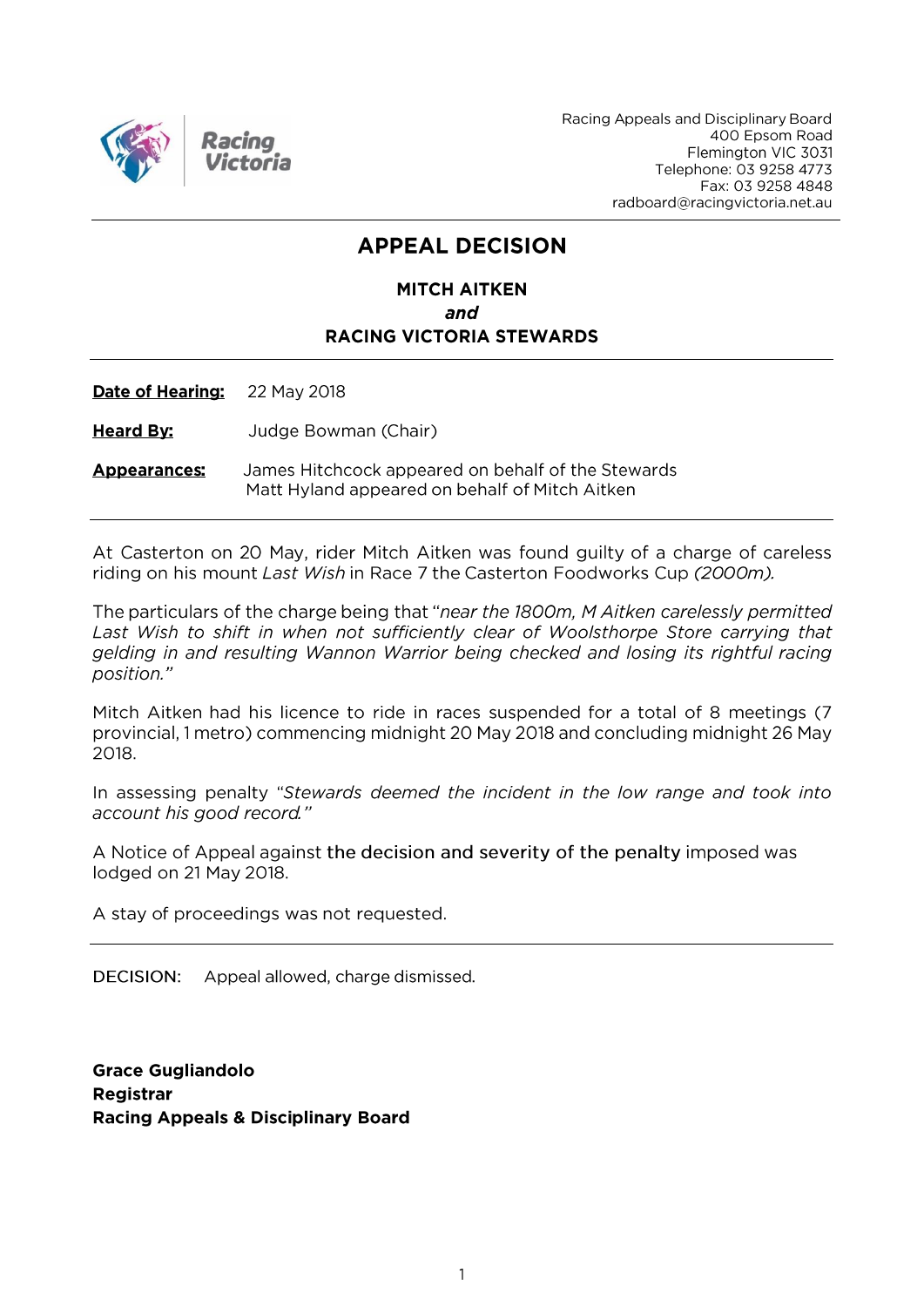# **TRANSCRIPT OF PROCEEDINGS**

# **RACING APPEALS AND DISCIPLINARY BOARD**

\_\_\_\_\_\_\_\_\_\_\_\_\_\_\_\_\_\_\_\_\_\_\_\_\_\_\_\_\_\_\_\_\_\_\_\_\_\_\_\_\_\_\_\_\_\_\_\_\_\_\_\_\_\_\_\_\_\_\_\_\_\_\_

**HIS HONOUR JUDGE J. BOWMAN, Chairman**

**EXTRACT OF PROCEEDINGS**

**DECISION**

**MITCH AITKEN**

**and** 

### **RACING VICTORIA STEWARDS**

### **RACING VICTORIA CENTRE, FLEMINGTON**

### **TUESDAY, 22 MAY 2018**

MR J. HITCHCOCK appeared on behalf of the RVL Stewards

MR M. HYLAND appeared on behalf of Mr M. Aitken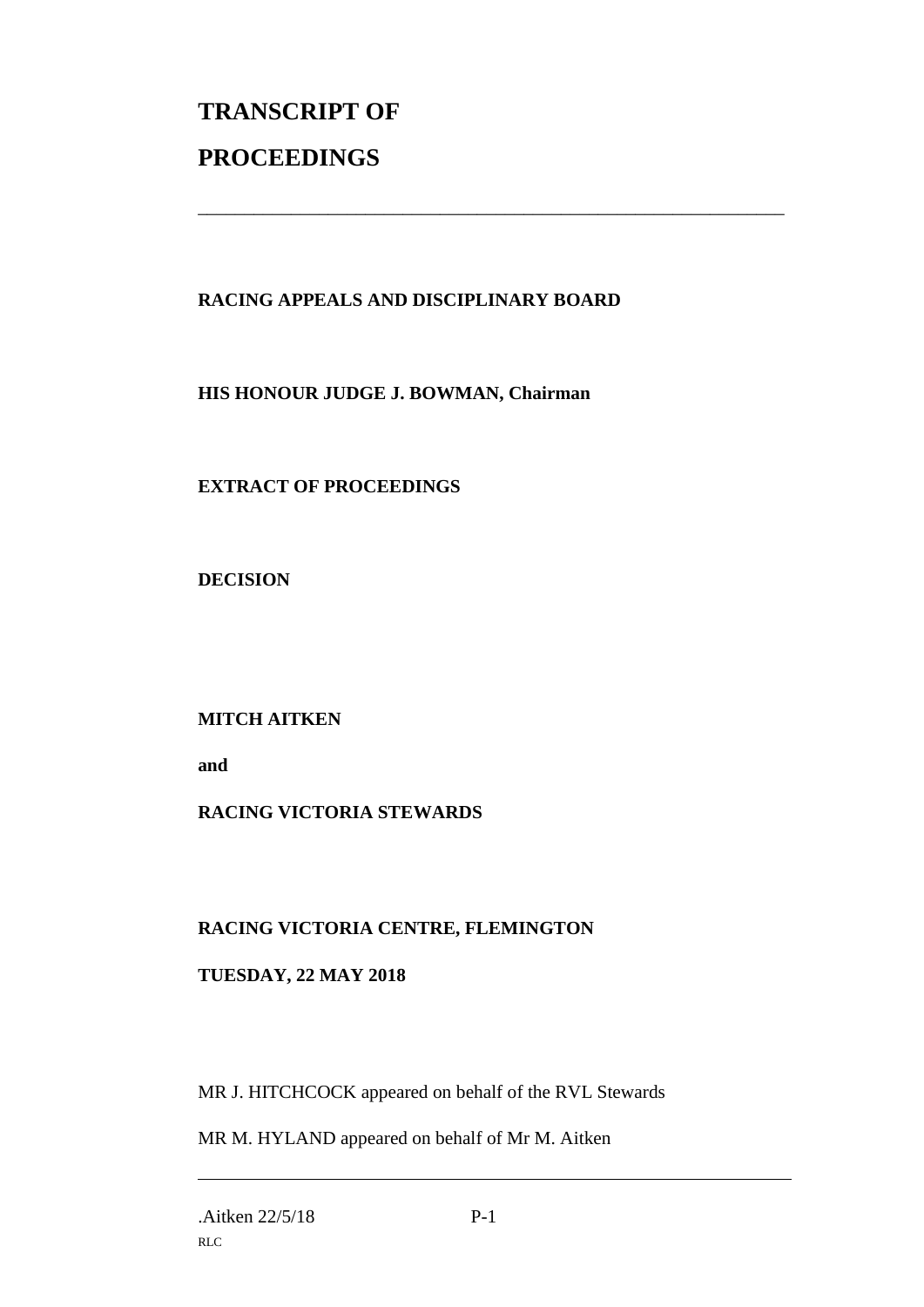CHAIRMAN: Mr Mitch Aitken, you have pleaded not guilty to a charge of careless riding, in that in race 7 over 2000 metres at Casterton on Sunday, 20 May last, near the 1800-metre mark you permitted your mount, Last Wish, to shift in when not sufficiently clear of Woolsthorpe Store, ridden by Dean Holland, resulting in that horse shifting in and causing Wannon Warrior, ridden by Jackie Beriman, to be checked and lose its position. The Stewards found the charge proven. They deemed the interference to be in the low range and took into account your good record. A penalty of suspension for eight meetings was imposed. You are appealing against the decision and the penalty.

I have viewed the video of the race several times, particularly the head-on video, although I have also viewed the side-on video again. There is no doubt but that some interference occurred to Jackie Beriman's mount early in the race. Unfortunately the video is not particularly clear because the interference occurred at the back of a field of 13 runners. Dean Holland's mount had drawn 11, yours had drawn 12 and Jackie Beriman's had drawn 6 but was not particularly well away. Both you and Dean Holland were attempting to get across and take up a position at the back of the field.

What occurred is not all that easy to make out. I have to be comfortably satisfied that the charge is proven. As best as I can assess it, the interference to Jackie Beriman commenced before your mount completed crossing to the outside of Dean Holland. As far as I can see, your mount did not touch or brush Dean Holland's mount. I repeat: exactly what occurred is difficult to make out from the video.